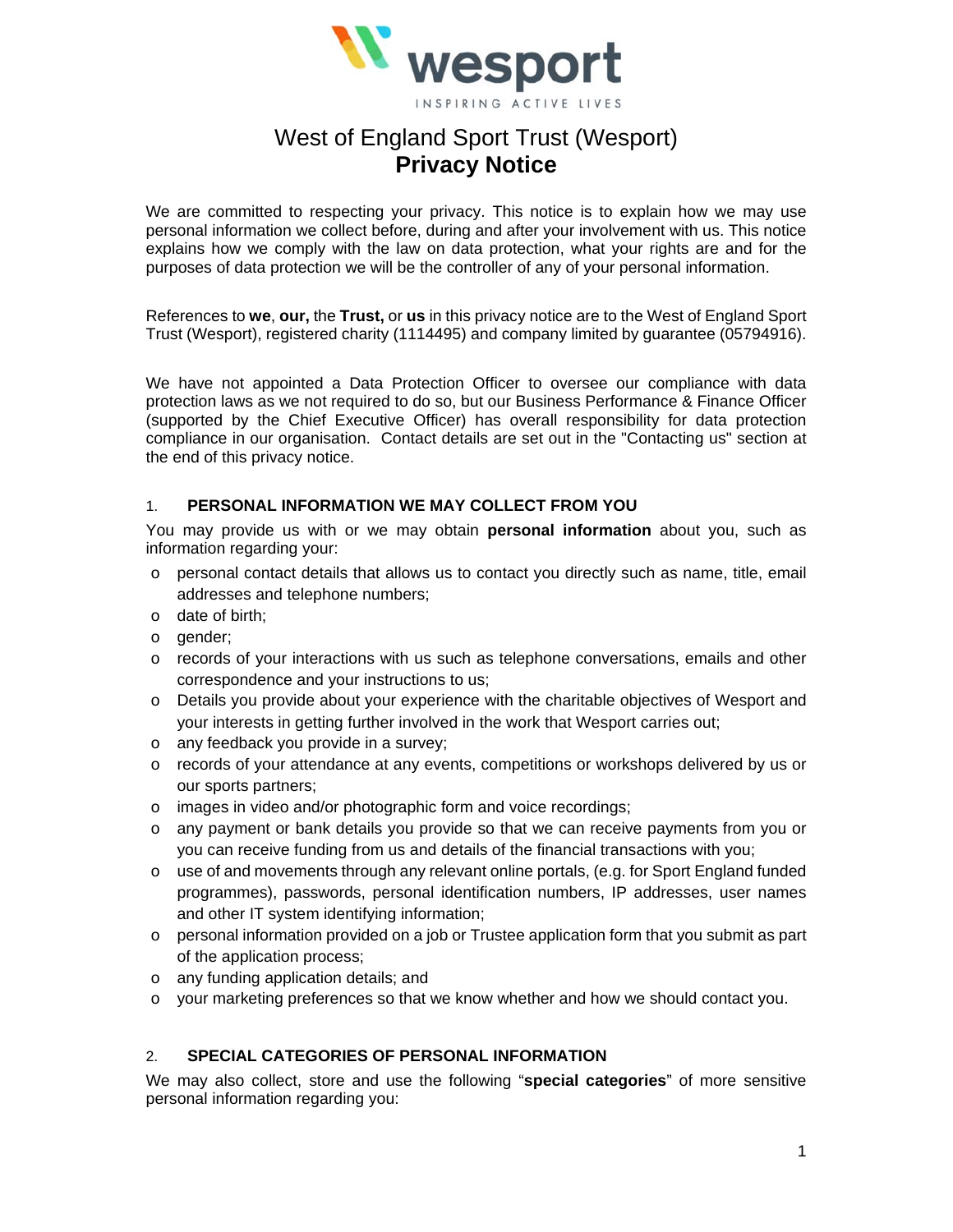- $\circ$  information about your race or ethnicity, religious beliefs, sexual orientation
- $\circ$  information about your health, including any medical condition, health and sickness records, medical records and health professional information.

We may not collect all of the above types of special category personal information about you.

In relation to special category personal data that we do process we do so on the basis that:

- $\circ$  the processing is necessary for reasons of substantial public interest, on a lawful basis;
- o it is necessary for the establishment, exercise or defence of legal claims;
- o it is necessary for the purposes of carrying out the obligations and exercising our or your rights in the field of employment and social security and social protection law; or
- o based on your explicit consent.

We may also collect criminal records information from you. For criminal records history we process it on the basis of legal obligations or based on your explicit consent (for example, in the assessment of a valid Disclosure & Barring Service Check).

# 3. **WHERE WE COLLECT YOUR INFORMATION**

We typically collect personal information when you sign up for our newsletter, make an application for funding, when you make a query and/or complaint or when you correspond with us by phone, e-mail or in some other way.

We also may collect personal information about you when you attend one of the events or workshops hosted by us or one of our delivery partners and/or activity providers.

# 4. **USES MADE OF THE INFORMATION**

The table below describes the main purposes for which we process your personal information, the categories of your information involved and our lawful basis for being able to do this.

| <b>Purpose</b>                  | <b>Personal information</b> | <b>Lawful basis</b>                        |
|---------------------------------|-----------------------------|--------------------------------------------|
|                                 | used                        |                                            |
| To administer any account(s)    | All contact details,        | This is necessary to enable us to properly |
| you have with us and            | records of your             | manage and administer your account /       |
| managing our relationship       | interactions with us,       | SLA / interactions with us.                |
| with you, including dealing     | including signed Service    |                                            |
| with enquiries made by you.     | Level Agreements            |                                            |
| This includes the use of online | (SLAs)                      |                                            |
| portals / software such as      |                             |                                            |
| those associated with Sport     | Use of and movements        |                                            |
| <b>England funding</b>          | through our online portal.  |                                            |
|                                 |                             |                                            |
| To send you marketing           | Contact details and         | Where you have given us your explicit      |
| information we think you        | marketing preferences.      | consent to do so.                          |
| might find useful or which you  |                             |                                            |
| have requested from us,         | Details you provide         |                                            |
| including our newsletter and    | about your experience in    |                                            |
| information about our events    | sport & physical activity   |                                            |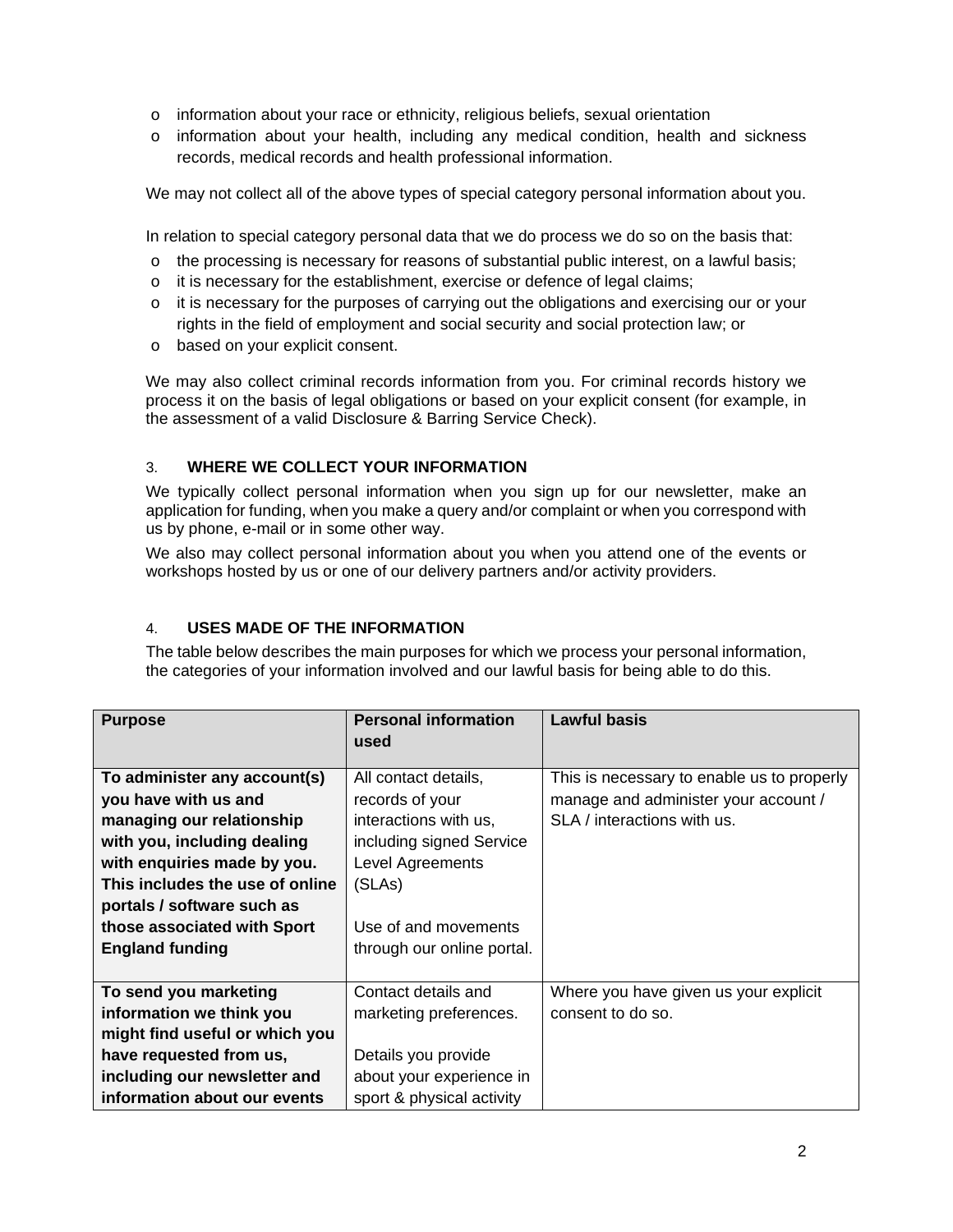| and any offers from about our<br>partners and activity providers<br>to further progress your<br>interest in sport & physical<br>activity in the West of England<br>To deal with your queries or<br>complaints | in the West of England,<br>and your interests in<br>getting further involved in<br>the charitable objectives<br>& purpose of the Trust<br>Contact details and<br>records of your<br>interactions with us. | We have a legitimate interest to provide<br>complaint handling services to you in<br>case there are any issues with the service<br>we provide.                                                                                                                                                                                                                                                                                                                                                                                                                                                                                 |
|---------------------------------------------------------------------------------------------------------------------------------------------------------------------------------------------------------------|-----------------------------------------------------------------------------------------------------------------------------------------------------------------------------------------------------------|--------------------------------------------------------------------------------------------------------------------------------------------------------------------------------------------------------------------------------------------------------------------------------------------------------------------------------------------------------------------------------------------------------------------------------------------------------------------------------------------------------------------------------------------------------------------------------------------------------------------------------|
| <b>Retention of records</b>                                                                                                                                                                                   | All the personal<br>information we collect.                                                                                                                                                               | We have a legitimate interest in retaining<br>records whilst they may be required in<br>relation to complaints or claims. We need<br>to retain records in order to properly<br>administer and manage any account you<br>have with us and in some cases we may<br>have legal or regulatory obligations to<br>retain records.<br>We process special category personal<br>data on the basis of the "special category<br>reasons for processing of your personal<br>data" referred to in section 2 above.<br>For criminal records history we process it<br>on the basis of legal obligations or based<br>on your explicit consent. |
| To conduct data analytics<br>studies to better understand<br>event attendance and trends<br>within sport & physical activity<br>in the region                                                                 | Records of your<br>attendance at any events<br>or competitions hosted<br>by us and/or our delivery<br>partners.                                                                                           | We have a legitimate interest in doing so<br>to ensure that our events continue to<br>improve and are targeted and relevant.                                                                                                                                                                                                                                                                                                                                                                                                                                                                                                   |
| For the purposes of promoting<br>sport & physical activity in the<br>region, our campaigns and<br>events and the work we do as<br>a County Sport Partnership                                                  | Images in video and/or<br>photographic form,<br>quotes from participants.                                                                                                                                 | Where you have given us your explicit<br>consent to do so.<br>In the case of under-18's, this is covered<br>specifically in the Wesport Safeguarding<br>Policy & Procedures                                                                                                                                                                                                                                                                                                                                                                                                                                                    |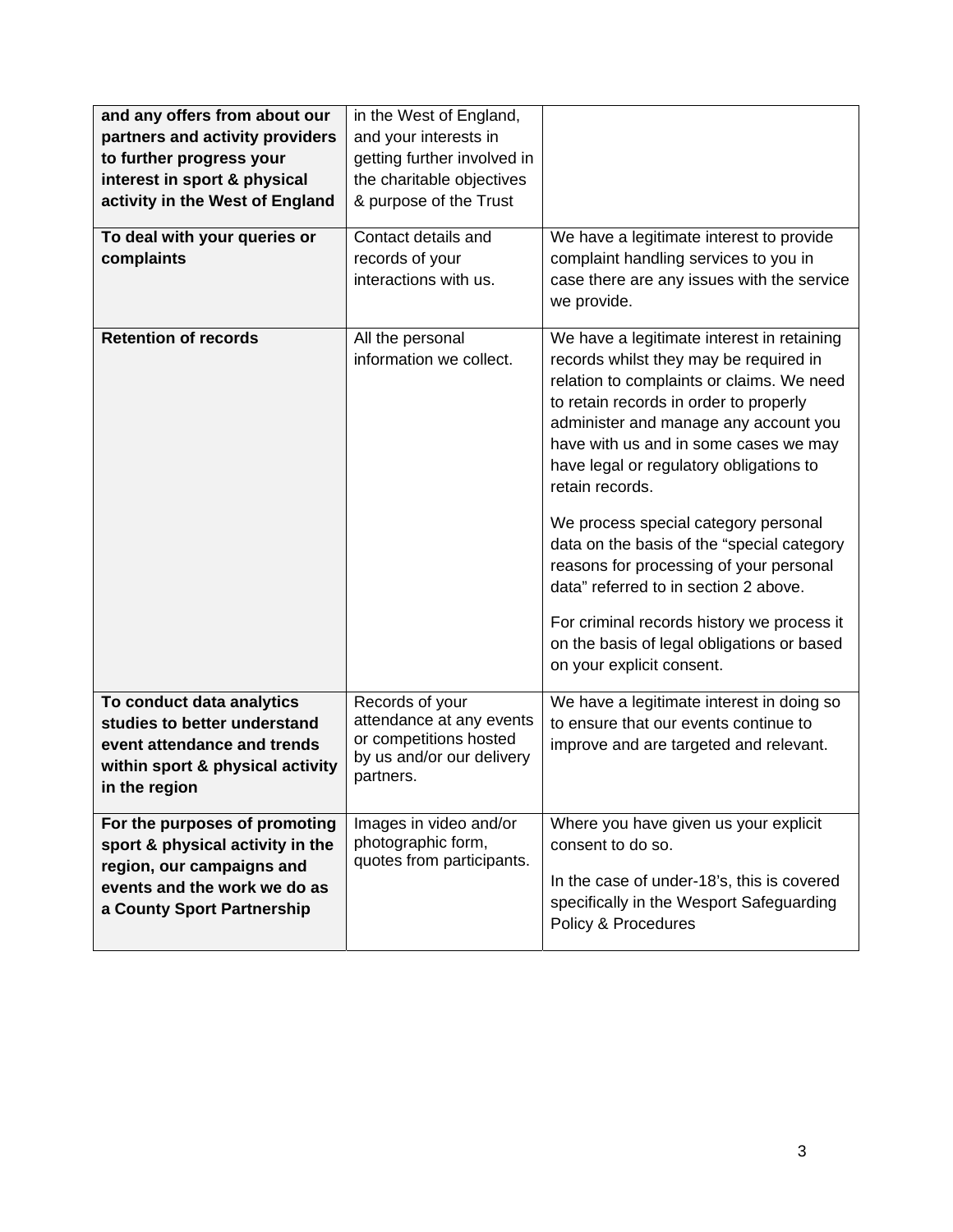| To comply with health and<br>safety requirements                                                                                                                                                                                                 | Records of attendance<br>and health and medical<br>information                                                    | We have a legal obligation and a<br>legitimate interest to provide you and<br>other members of our organisation with a<br>safe environment in which to participate in<br>sport & physical activity.<br>We process special category personal<br>data on the basis of the "special category<br>reasons for processing of your personal<br>data" referred to in section 2 above. |
|--------------------------------------------------------------------------------------------------------------------------------------------------------------------------------------------------------------------------------------------------|-------------------------------------------------------------------------------------------------------------------|-------------------------------------------------------------------------------------------------------------------------------------------------------------------------------------------------------------------------------------------------------------------------------------------------------------------------------------------------------------------------------|
| To use information about your<br>physical or mental health<br>(including any injuries) or<br>disability status to ensure<br>your health and safety and to<br>assess your fitness to<br>participate in any of the<br>activities or events we host | <b>Health information</b>                                                                                         | We process special category personal<br>data on the basis of the "special category<br>reasons for processing of your personal<br>data" referred to in section 2 above.                                                                                                                                                                                                        |
| For the purposes of equal<br>opportunities monitoring                                                                                                                                                                                            | Name, title, date of birth,<br>gender, information<br>about your race or<br>ethnicity, and health<br>information. | We have a legitimate interest to promote<br>an environment for sport & physical<br>activity that is inclusive, fair and<br>accessible.<br>We process special category personal<br>data on the basis of the "special category<br>reasons for processing of your personal<br>data" referred to in section 2 above.                                                              |
| To administer your attendance<br>at any courses, events or<br>programmes you sign up to                                                                                                                                                          | All contact details, date<br>of birth, gender, health<br>and medical information                                  | This is necessary to enable us to register<br>you on to and arrange for the effective<br>delivery of our development programmes<br>and events.<br>We process special category personal<br>data on the basis of the "special category<br>reasons for processing of your personal<br>data" referred to in section 2 above.                                                      |
| To manage the process of                                                                                                                                                                                                                         | All details provided in                                                                                           | This is necessary to enable us to properly                                                                                                                                                                                                                                                                                                                                    |
| applying to us for funding                                                                                                                                                                                                                       | your funding application.                                                                                         | manage and assess your application.                                                                                                                                                                                                                                                                                                                                           |
| To make payments to you<br>where we have agreed to fund<br>a project                                                                                                                                                                             | Transaction and<br>payment data                                                                                   | This is necessary to make payments to<br>you.                                                                                                                                                                                                                                                                                                                                 |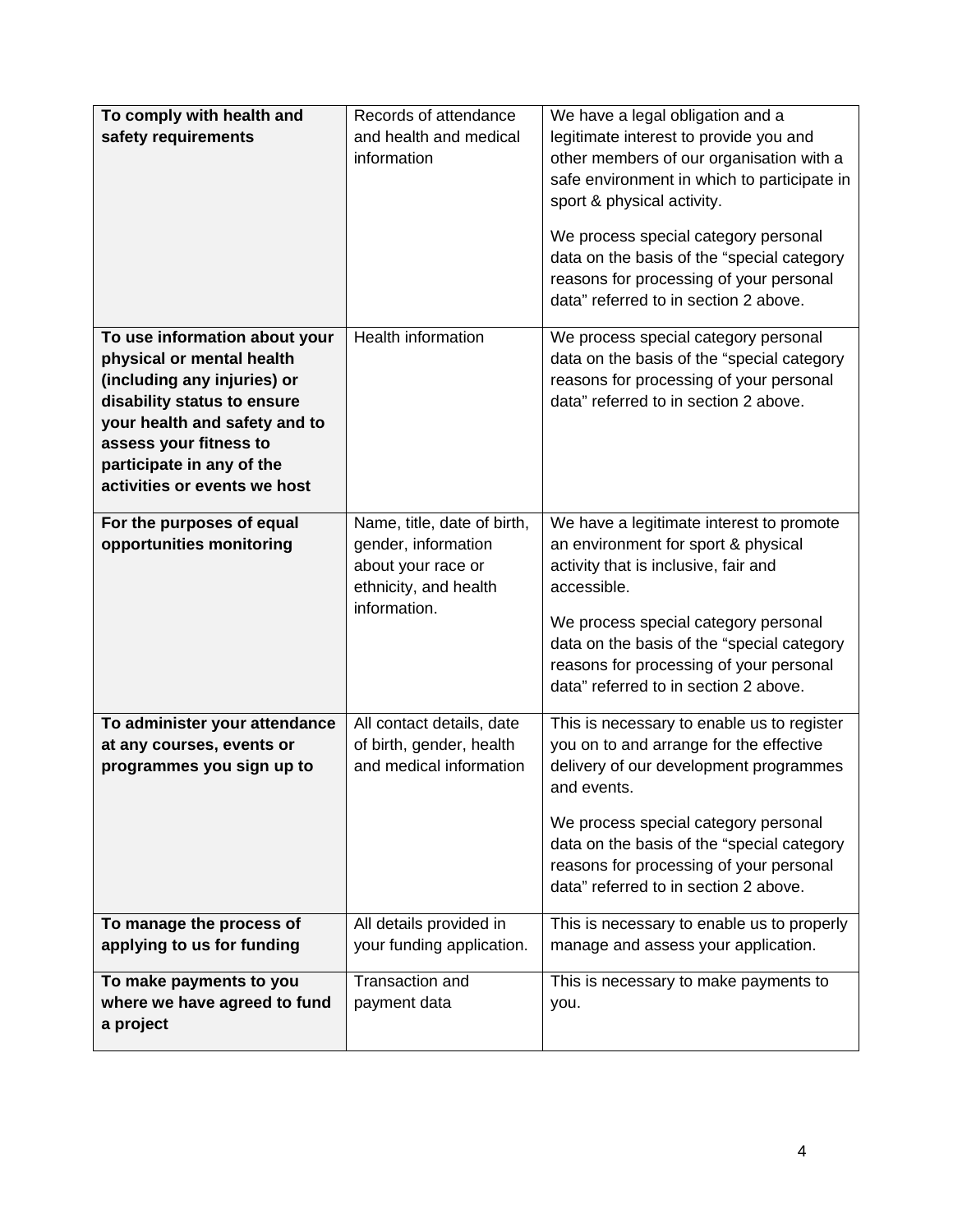| To arrange and manage<br>contracts for the provision of<br>services/products                                        | Transaction and<br>payment data, contact<br>details            | This is necessary to enable us to properly<br>manage and perform any contract for<br>services and products.           |
|---------------------------------------------------------------------------------------------------------------------|----------------------------------------------------------------|-----------------------------------------------------------------------------------------------------------------------|
| To comply with legal<br>obligations, for example,<br>regarding people working with<br>children or vulnerable adults | Information about your<br>criminal convictions and<br>offences | For criminal records history we process it<br>on the basis of legal obligations or based<br>on your explicit consent. |
| Any other processing<br>activities in line with carrying<br>out our charitable objectives                           | This will be identified at<br>the point of contact             | This will be identified at the time                                                                                   |

For some of your personal information you will have a legal, contractual or other requirement or obligation for you to provide us with your personal information. If you do not provide us with the requested personal information we may not be able to properly perform our contract with you or comply with legal obligations and we may have to terminate any agreement with you. For other personal information you may not be under an obligation to provide it to us, but if you do not provide it then we may not be able to properly perform our contract with you.

Where you have given us your consent to use your personal information in a particular manner, you have the right to withdraw this consent at any time, which you may do by contacting us as described in the "Contacting us" section below.

Please note however that the withdrawal of your consent will not affect any use of the data made before you withdrew your consent and we may still be entitled to hold and process the relevant personal information to the extent that we are entitled to do so on bases other than your consent. Withdrawing consent may also have the same effects as not providing the information in the first place, for example we may no longer be able to provide certain benefits to you.

# 5. **DIRECT MARKETING**

**Email marketing**: from time to time, we may contact you by email with information about products and services we believe you may be interested in relating to sport & physical activity in the West of England, and our charitable objectives, as outlined in our strategy (Improving Lives) and our Memorandum of Understanding (both accessible from here: http://www.wesport.org.uk/about-us/our-governance/)

We will only send marketing messages to you in accordance with the marketing preferences you set. You can also unsubscribe from our marketing by clicking on the unsubscribe link in the marketing messages we send to you.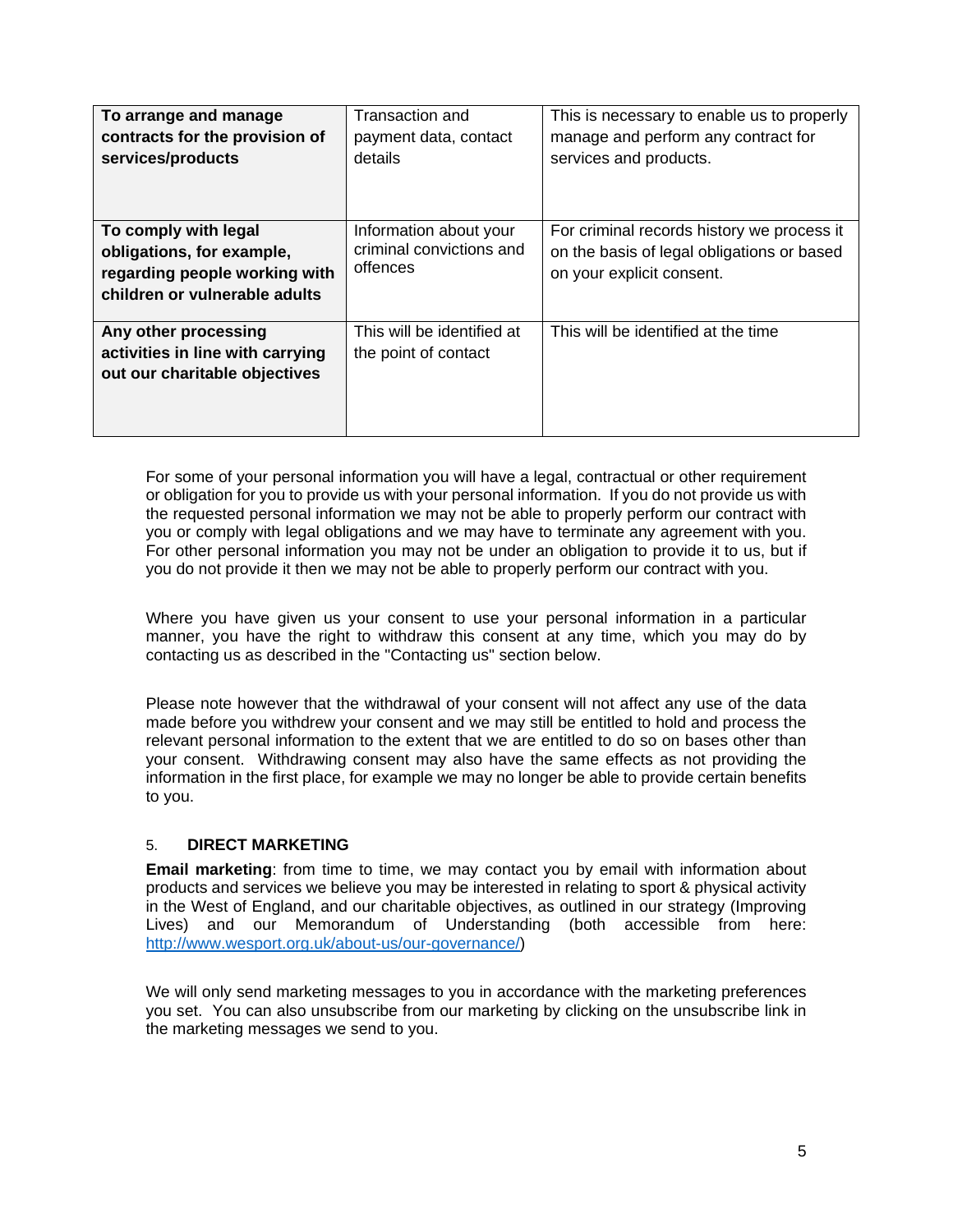## 6. **DISCLOSURE OF YOUR PERSONAL INFORMATION**

We may share personal information with the following parties:

- o **Any party approved by you**;
- o **Other service providers and advisors**: for example, email marketing specialists, payment processors, professional advisors, data analysis and IT services (including CRM, website, video- and teleconference services) At present, we use:
	- Mailchimp for our newsletter / email marketing (their privacy policy can be found here: https://mailchimp.com/legal/privacy/);
	- QuickBooks Online for our accounting software (their privacy policy can be found here: https://quickbooks.intuit.com/uk/privacy-policy)
	- The University of the West of England's Online Store for online course payments (their privacy policy can be found here: https://store.uwe.ac.uk/help/privacystatement)
	- Survey Monkey for surveys & course registrations (their privacy policy can be found here: https://www.surveymonkey.co.uk/mp/legal/privacy-policy/)
- o **External funding providers**: for the purposes of reporting on the projects as part of the funding agreement, including monitoring and evaluation, and any other requirements
- o **Our Partners and Activity Providers**: for the purposes of arranging any meetings, events or workshops you have registered your interest in;
- o **The Government or our regulators**: where we are required to do so by law or to assist with their investigations or initiatives.
- o **Police, law enforcement and security services**: to assist with the investigation and prevention of crime and the protection of national security.

We do not disclose personal information to anyone else except as set out above.

# 7. **TRANSFERRING YOUR PERSONAL INFORMATION INTERNATIONALLY**

 The personal information we collect may be transferred to and stored in countries outside of the UK and the European Union, depending on the service providers & advisors used as detailed in Section 6. Some of these jurisdictions require different levels of protection in respect of personal information and, in certain instances, the laws in those countries may be less protective than the jurisdiction you are typically resident in.

We will take all reasonable steps to ensure that your personal information is only used in accordance with this privacy notice and applicable data protection laws and is respected and kept secure and where a third party processes your data on our behalf we will put in place appropriate safeguards as required under data protection laws. For further details please contact us by using the details set out in the "Contacting us" section below.

# 8. **HOW LONG DO WE KEEP PERSONAL INFORMATION FOR?**

The duration for which we retain your personal information will differ depending on the type of information and the reason why we collected it from you. However, in some cases personal information may be retained on a long-term basis: for example, personal information that we need to retain for legal purposes will normally be retained in accordance with usual commercial practice and regulatory requirements. Generally, where there is no legal requirement we retain all physical and electronic records for a period of 7 years after your last contact with us.

Exceptions to this rule are: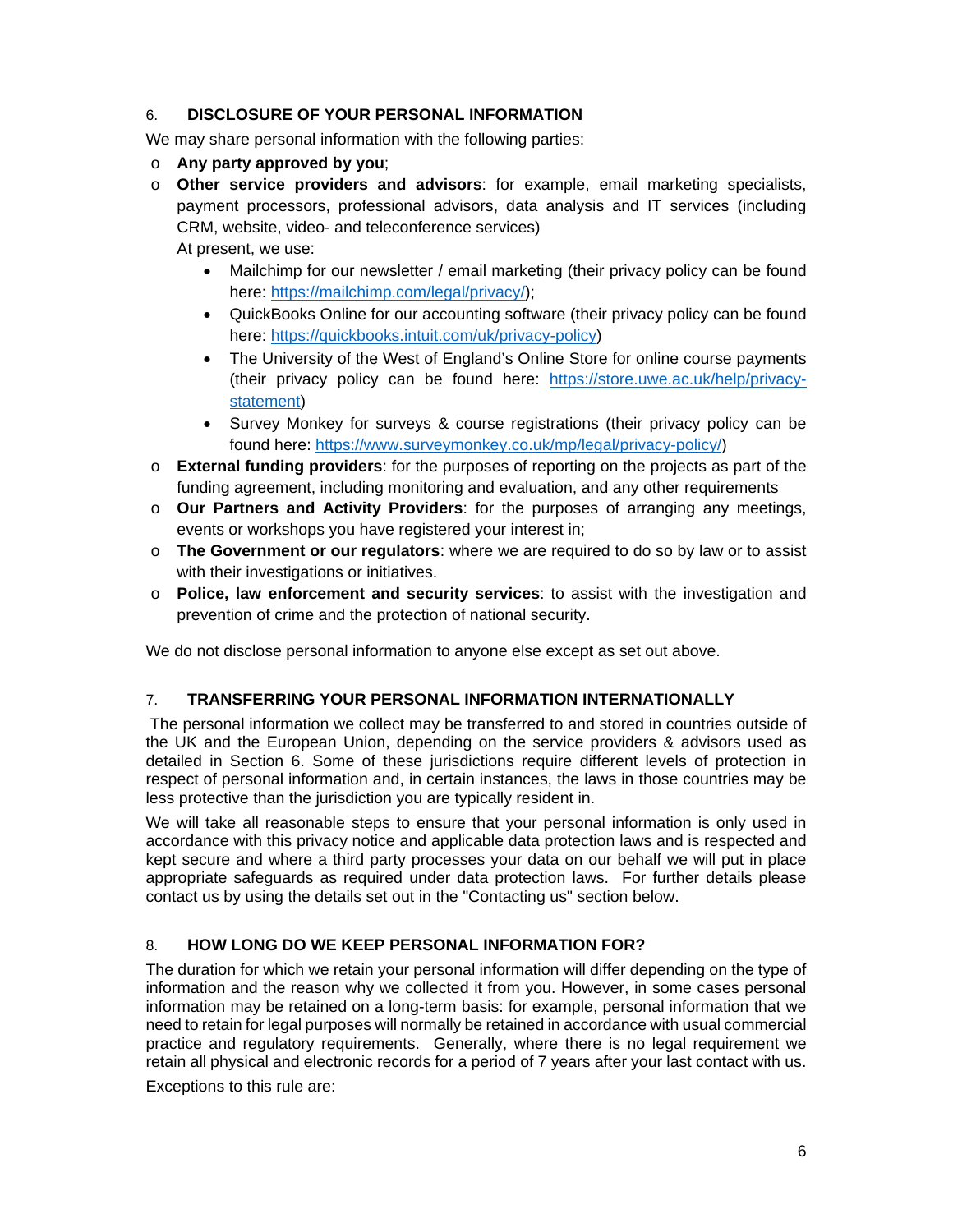- $\circ$  Information that may be relevant to personal injury claims, discrimination claims may be retained until the limitation period for those types of claims has expired. For personal injury or discrimination claims this can be an extended period as the limitation period might not start to run until a long time after the event.
- $\circ$  Information that may be relevant to projects that we fund may be retained for longer periods in order to allow us to assess the longer-term impact of our support for projects relating to our charitable objectives.
- o Information that may be relevant to funding that we received in order to carry out our charitable objectives

It is important to ensure that the personal information we hold about you is accurate and upto-date, and you should let us know if anything changes, for example if you change your phone number or email address. You can contact us by using the details set out in the "**Contacting us**" section below.

## 9. **YOUR RIGHTS IN RELATION TO PERSONAL INFORMATION**

You have the following rights in relation to your personal information:

- $\circ$  the right to be informed about how your personal information is being used;
- o the right to access the personal information we hold about you;
- $\circ$  the right to request the correction of inaccurate personal information we hold about you;
- o the right to request the erasure of your personal information in certain limited circumstances;
- o the right to restrict processing of your personal information where certain requirements are met;
- o the right to object to the processing of your personal information;
- o the right to request that we transfer elements of your data either to you or another service provider; and
- o the right to object to certain automated decision-making processes using your personal information.

You should note that some of these rights, for example the right to require us to transfer your data to another service provider or the right to object to automated decision making, may not apply as they have specific requirements and exemptions which apply to them and they may not apply to personal information recorded and stored by us. For example, we do not use automated decision making in relation to your personal data. However, some have no conditions attached, so your right to withdraw consent or object to processing for direct marketing are absolute rights.

Whilst this privacy notice sets out a general summary of your legal rights in respect of personal information, this is a very complex area of law. More information about your legal rights can be found on the Information Commissioner's website at https://ico.org.uk/for-the-public/.

To exercise any of the above rights, or if you have any questions relating to your rights, please contact us by using the details set out in the "**Contacting us**" section below.

If you are unhappy with the way we are using your personal information you can also complain to the UK Information Commissioner's Office or your local data protection regulator. We are here to help and encourage you to contact us to resolve your complaint first.

### 10. **CHANGES TO THIS NOTICE**

We may update this privacy notice from time to time. When we change this notice in a material way, we will update the version date at the bottom of this page. For significant changes to this